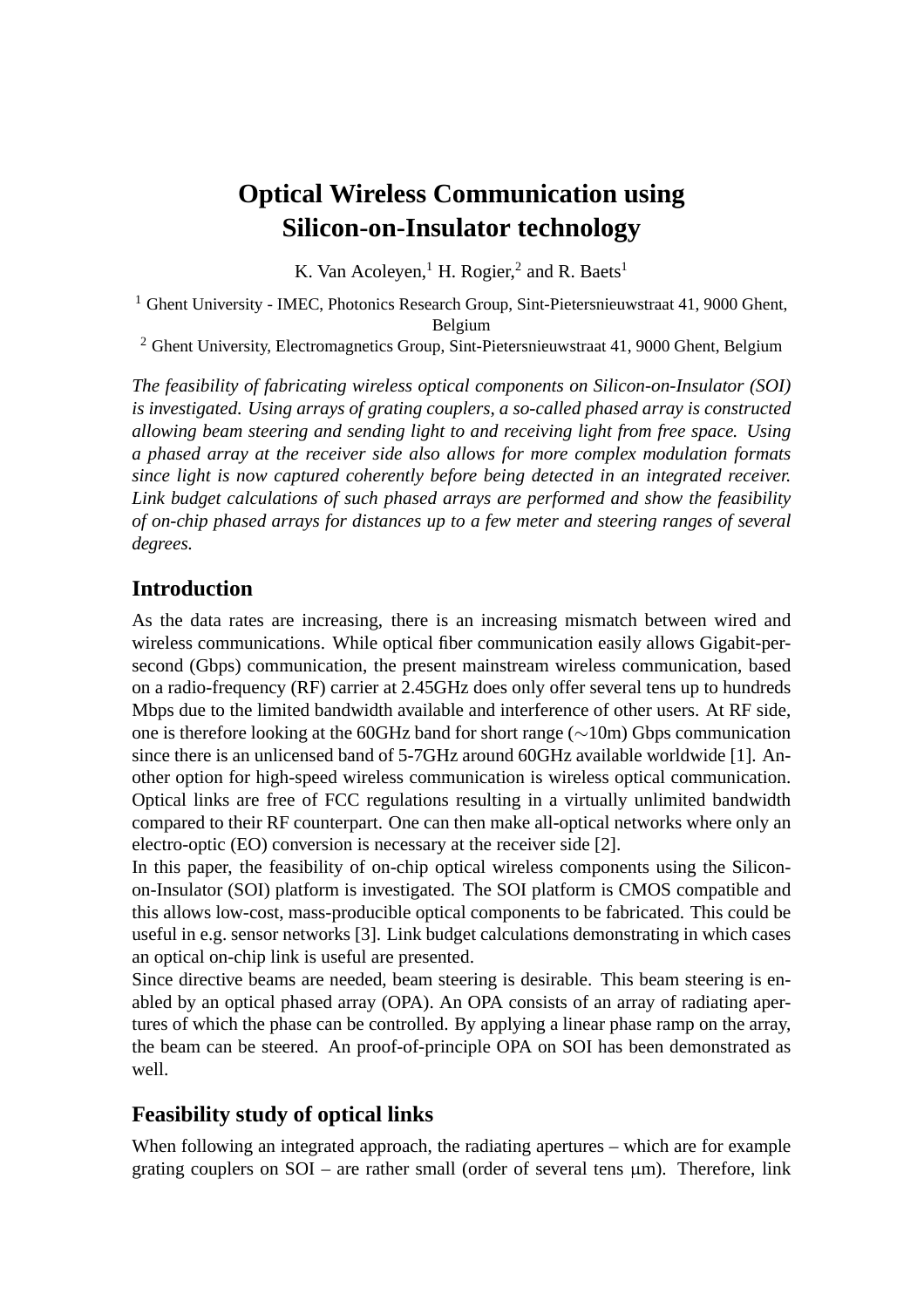budget calculations are performed to study the feasibility of these links. The link budget of a free-space optical link can be written analog to the well-known Friis formula as:

$$
P_r = P_t \eta_t G_t \left(\frac{\lambda}{4\pi d}\right)^2 Q_{rt} \eta_r G_r \tag{1}
$$

with  $G_t$  and  $G_r$  the gain of the transmitter and receiver defined as the power-per-unit solid angle radiated in a certain direction  $(\theta, \phi)$  compared to the power-per-unit solid angle radiated by an isotropic radiator,  $\eta_t$  and  $\eta_r$  efficiency factors, *d* the separation between the antennas and  $Q_{rt}$  the polarization mismatch factor, which will not be taken into account further. Since the beamwidth of optical beams is not necessarily much larger than the receiving aperture and if we consider that power is radiated only in the upward direction, the gain definition can be generalized as:

$$
G(\theta,\phi) = 4\pi \frac{\iint_{\Omega_r} I(\theta,\phi) \sin \theta d\theta d\phi / \Omega_r}{\iint_{\Omega_{z>0}} I(\theta,\phi) \sin \theta d\theta d\phi}
$$
(2)

with  $\Omega_r$  equal to the solid angle that sees the receiver. The gain can be shown to be independent of element spacing, but only depends on the total radiating aperture. When the element spacing increases, new sidelobes appear but the lobes get smaller at the same time. The consequence of putting the radiating elements further apart is that we now have a multispot diffuse LAN [4]: i.e. there are several beams emitted by the OPA.

For a two-dimensional array of radiating apertures, the intensity in polar coordinates can be easily found to be the product of the far field of one aperture times the so-called array factor [5]:

$$
I(\theta,\phi) = \left| \operatorname{sinc}(\frac{A_x \sin \theta \cos \phi}{\lambda}) \frac{\sin(N_x \pi (\Lambda_x/\lambda) \sin \theta \cos \phi)}{\sin(\pi (\Lambda_x/\lambda) \sin \theta \cos \phi)} \right|
$$
  

$$
\operatorname{sinc}(\frac{A_y \sin \theta \sin \phi}{\lambda}) \frac{\sin(N_y \pi (\Lambda_y/\lambda) \sin \theta \sin \phi)}{\sin(\pi (\Lambda_y/\lambda) \sin \theta \sin \phi)} \right|^2
$$
(3)

with  $A_{x,y}$  the aperture size,  $N_{x,y}$  the number of elements and  $\Lambda_{x,y}$  the spacing of the elements in the x- and y- direction which will be taken to be the same for simplicity in the following. By substituting (3) into (2) the gain of the OPA is calculated. The steering range of the OPA is defined by the size of a single element since this determines the envelope of the radiated pattern.

The main noise contributions are thermal noise and shot noise. In optical wireless links, ambient light shot noise has been recognized to be one of the limiting noise factors although at high data rates, the thermal noise becomes more important [6]. Additionally, the load resistance together with the capacitance of the detector put a limit on the bandwidth of the receiver which is detrimental when using large area photodiodes. For a reciprocal OPA link on-chip – an OPA as transmitter and receiver – the area of the detector can be very small ( $A \sim 50 \mu m^2$ ) since it is the OPA which guides the light into a single mode waveguide for detection [7]. Hence, this method also allows for heterodyne detection which can result in up to 20dB extra sensitivity. For a non-reciprocal link with a large area photodiode the received power increases, but so does the ambient light noise contribution and thermal noise due to the smaller load resistor that is needed to comply to our specified bandwidth. When one knows the noise power, the BER can easily be calculated. The gain as a function of the total radiating aperture size, path loss as a function of distance and needed received power for a BER of  $10^{-9}$  as a function of the total radiating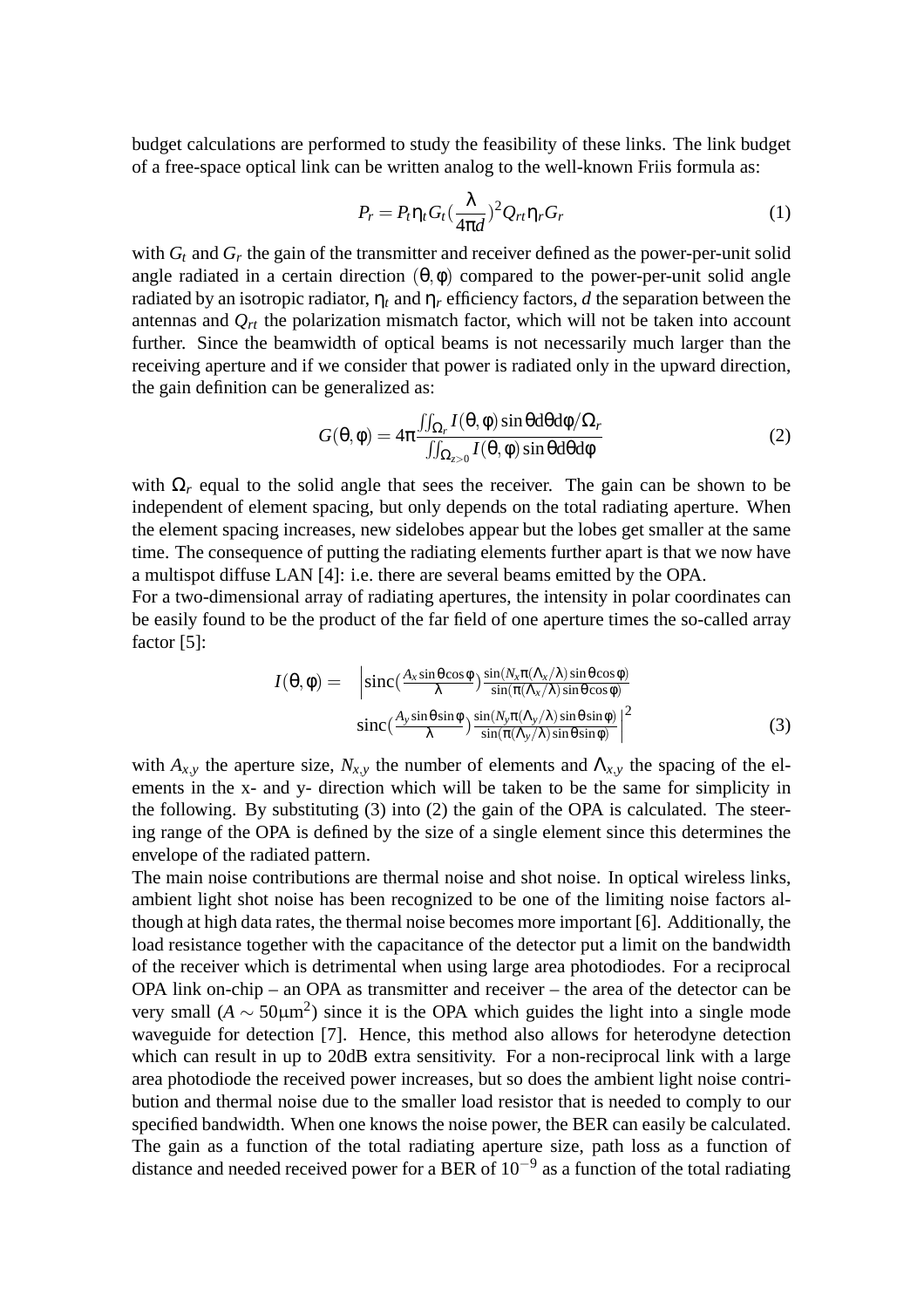

Figure 1: (a) Gain as function of aperture diameter, (b) Path loss as a function of distance, (c) Minimum *P<sup>r</sup>* as a function of aperture diameter.

| $A(mm^2)$               | 0.01    | 0.1     |                  |
|-------------------------|---------|---------|------------------|
| G(dB)                   | 47.2    | 57.2    | 67.2             |
| $P_{r,min}$             | $-38.2$ | $-28.2$ | $-23.2$<br>167.7 |
| $losses$ allowed $(dB)$ | 137.2   | 152.6   |                  |
| d(m)                    | $\lt$ 1 | < 5     | $\lt$ 30         |
| steering( $\circ$ )     |         | 2.5     |                  |

Table 1: Examples of possible links using a  $10 \times 10$  OPA with  $P_{transmit} = 10$ *dBm*.

aperture size for reciprocal links is shown in Figure 1. Note the relatively high powers that are needed compared to RF sensitivities. While an RF receiver only needs a power of the order of nW, for optical receivers this is of the order of  $\mu$ W. This is because an optical receiver is a so-called quadratic receiver: optical power is converted into an electrical current and thus the electrical power scales with the optical power squared. Large path losses thus cannot be tolerated [2].

The case in which the receiver is a large area photodiode is shown as well in Figure 1(c), clearly showing that an OPA receiver performs better. Let us look at an example of a  $10 \times 10$  array consisting of radiating apertures of  $10 \mu m \times 10 \mu m$  at a wavelength of  $\lambda = 1.55$ μm. Some examples of possible links are given in Table 1 where no efficiency losses are assumed. Transmit power at 1550nm is limited to 10mW due to eye-safety regulations. It can be concluded that links are possible for small steering ranges, since matrix addressing issues are limiting the number of addressable elements and it is the size of the individual elements which determines the steering range. Note the very favorable link budget for a total radiating aperture of 1mm<sup>2</sup>. The steering range is however decreased dramatically since the size of the individual elements increases [8].

#### **Optical Phased Array on Silicon-on-Insulator**

A one-dimensional OPA was fabricated on SOI with an oxide thickness of 2µm and a silicon thickness of 220nm using standard CMOS processes in IMEC. Two etching steps are used, one of 220nm for etching the waveguides and the multimode interference (MMI) splitters and the second of 70nm to etch the grating couplers. The OPA itself consists of an array of 16 grating couplers with a width of 800nm, a period of 630nm and a duty cycle of 0.5. The waveguides are spaced  $2\mu$ m apart. A benzocyclobutene (BCB) layer of approximately  $1\mu$ m is spun on top and a titanium electrode is sputtered with a thickness